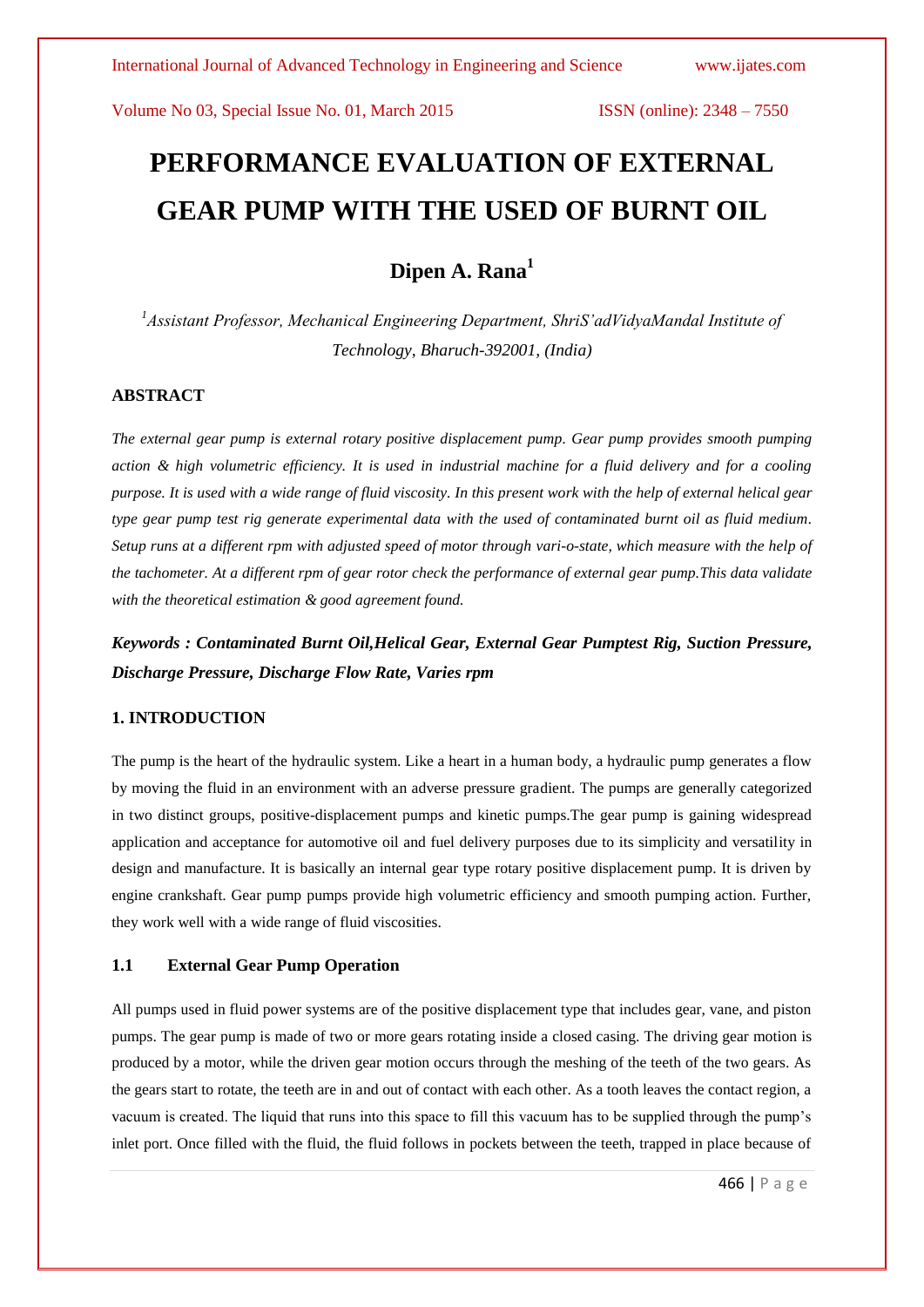the sealed housing, until it reaches the pump's outlet port. In other words, the gear pump works like a rotating conveyor belt that moves pockets of liquid between the teeth of the gears.

#### **1.2 Previous Work**

James R. McBurnett, William D. McMillan (2000) [1]positive displacement gear pump useful for pumping hydraulic fluid includes a drive gear and an idler gear. In a first embodiment, the drive gear has symmetrical teeth, whereas the idler gear has asymmetrical teeth. The asymmetrical teeth of the idler gear include working surfaces which have a profile corresponding to the profile of the working and non-working surfaces of the drive gear, but have a non-working surface which has been relieved so as to be substantially flat. Consequently, in the zone of the pump where the gears mesh, a large backlash is created which substantially prevents bubble formation. In a second embodiment, the drive gear, as well as the idler gear, has non-contact surfaces which are substantially flat to create even a larger backlash for relieving cavitations when the teeth are made wider in the axial direction. By preventing bubble formation, cavitation which occurs at high pump speeds is substantially eliminated, thus avoiding pump damage which results from cavitations.NiranjanHimatlalDeliwala(2009) [2] presented invention relates to the external type of rotary gear pump for carrying high volume of the liquid. This rotary gear pump consists of impeller assembly, timing gears and reduction gears which ensure the handling of high volume of liquid by the gear pump. Because of inbuilt speed reduction the pump can directly be coupled with the prime mover there by reducing the overall cost and space, the timing gears reduces the noise level and enhances the working life of the pump. These pumps are used for loading, un-loading and transfer high volumes for wagon decanting, cargo un-loading of various viscous liquids such as edible oils, fuel oils, viscous chemicals etc.M Suresh Kumar and K Manonmani(2010) [3] CFD integrated development process for the gear rotor pump inlet components such as the suction pipe, strainer, and ports has been executed using a three-dimensional transient mathematical model. The effects of the rotor speed, strainer porosity, and number of ports on the pump performance have been investigated. The results showed that the inlet pipe size, the free area ratio of the strainer, and the sizing of the ports have vital roles in the suction capacity, flow velocity, and volumetric efficiency of the gear rotor pump.M. Suresh Kumar, K. Manonmani(2010) [4] Gear rotor pumps are widely used in automotive industry for engine oil lubrication. Often, dust particles mix with the oil flowing through the pump and affect the engine life ultimately. This phenomenon was studied by a CFD investigation at different conditions in three phases. In first phase, the effect of fluid viscosity, rotor speed and port cover grooves were studied with non-contaminated oil and validated experimentally. Suction pipe, strainer and ports were added in the second phase to predict the flow behavior around the inlet region. These factors have vital role on suction capacity, flow velocity and volumetric efficiency. In third phase, different solid concentrations were simulated and found that wear rate, dilatancyandshear layer movement of oil-solid particle mixtures influence the oil pumping mechanism.JhaManeesh, PoojariAmbika(2013) [5] According to the invention, there is provided a pump performance analyzer for a centrifugal pump. The pump performance analyzer comprises pressure transducers disposed at pre-determined locations of the centrifugal pump for measuring suction and discharge pressures thereof, a flow rate indicator for indicating a flow rate corresponding to a pump operating head computed based on a specific gravity of an operating fluid of the centrifugal pump and a difference of the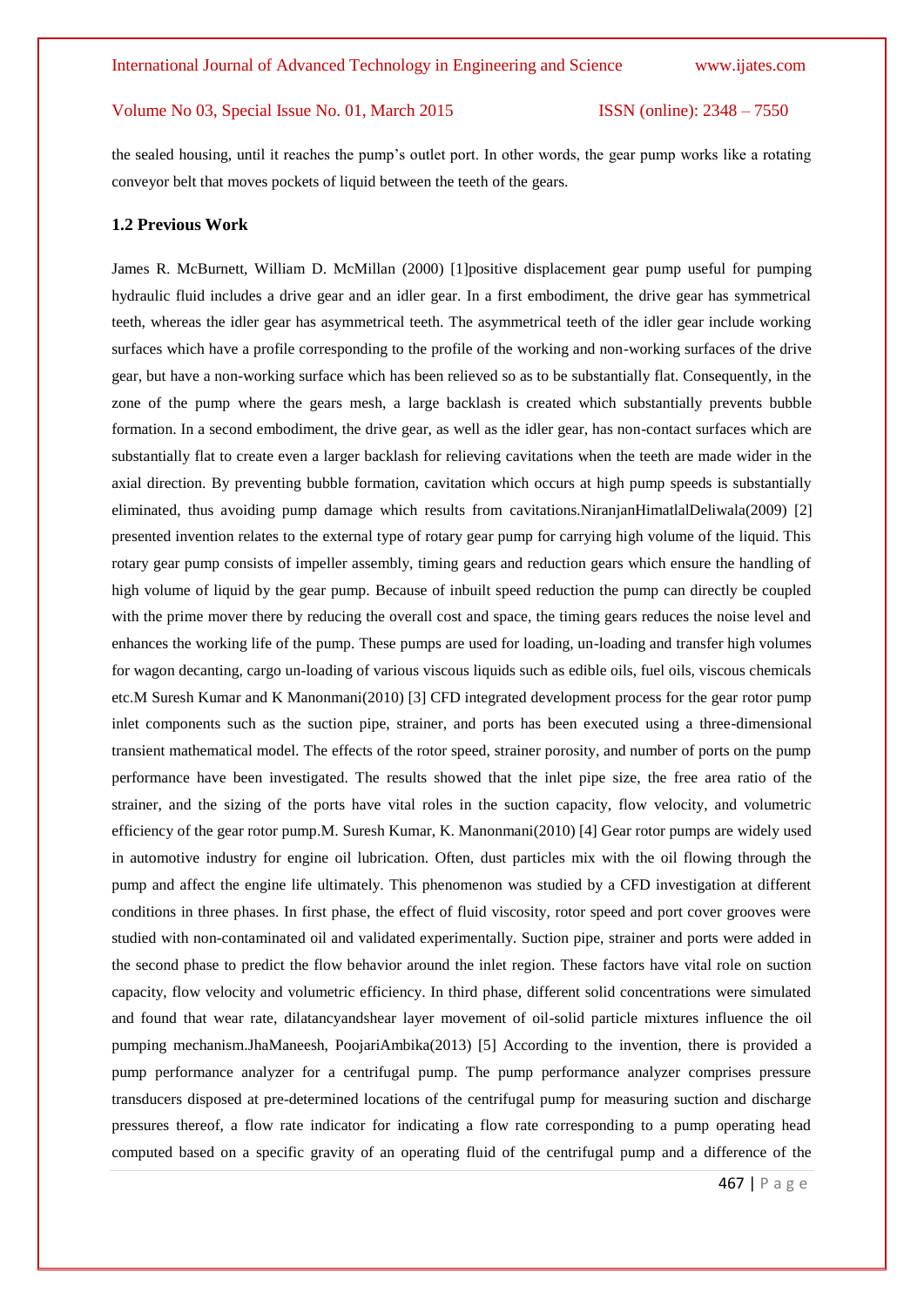suction and discharge pressures, a cavitations indicator for computing a Net Positive Suction Head available (NPSHA) based on a difference of a fluid vapor pressure and the suction pressure and generating a cavitations alert when the NPSHA is less than a Net Positive Suction Head required (NPSHR) at the indicated flow rate, and a pump wear-out indicator for computing a pump operating head and a power at closed discharge valve operation and generating an alert when the head and power deviate from pre-determined head and power at a zero flow rate condition.

# **II EXPERIMENTAL TESTING**

### **2.1 Experimental Set-Up**



#### **Fig.1Experimental set-up**

The experimental set-up consist of gear pump, in which suction side a vacuum gauge is attached while on the discharge side a pressure gauge is fitted for measurement of the delivery head.. Schematic arrangement of test rig of External Gear type oil pump is shown in Fig.1.1 test rig consists of a motor, oil sump, voltmeter, ammeter, tachometer and vari-o-stat for varies motor speed. In external gear type oil pump test rig 25.4 mm pipe is used in both side suction as well as delivery side.The main parameters that were observed from the test rig are speed of the gear pump, vacuum Pressure of the oil at inlet, discharged pressure of oil at outlet, measure discharge flow.

### **2.1.1 Testing methodology**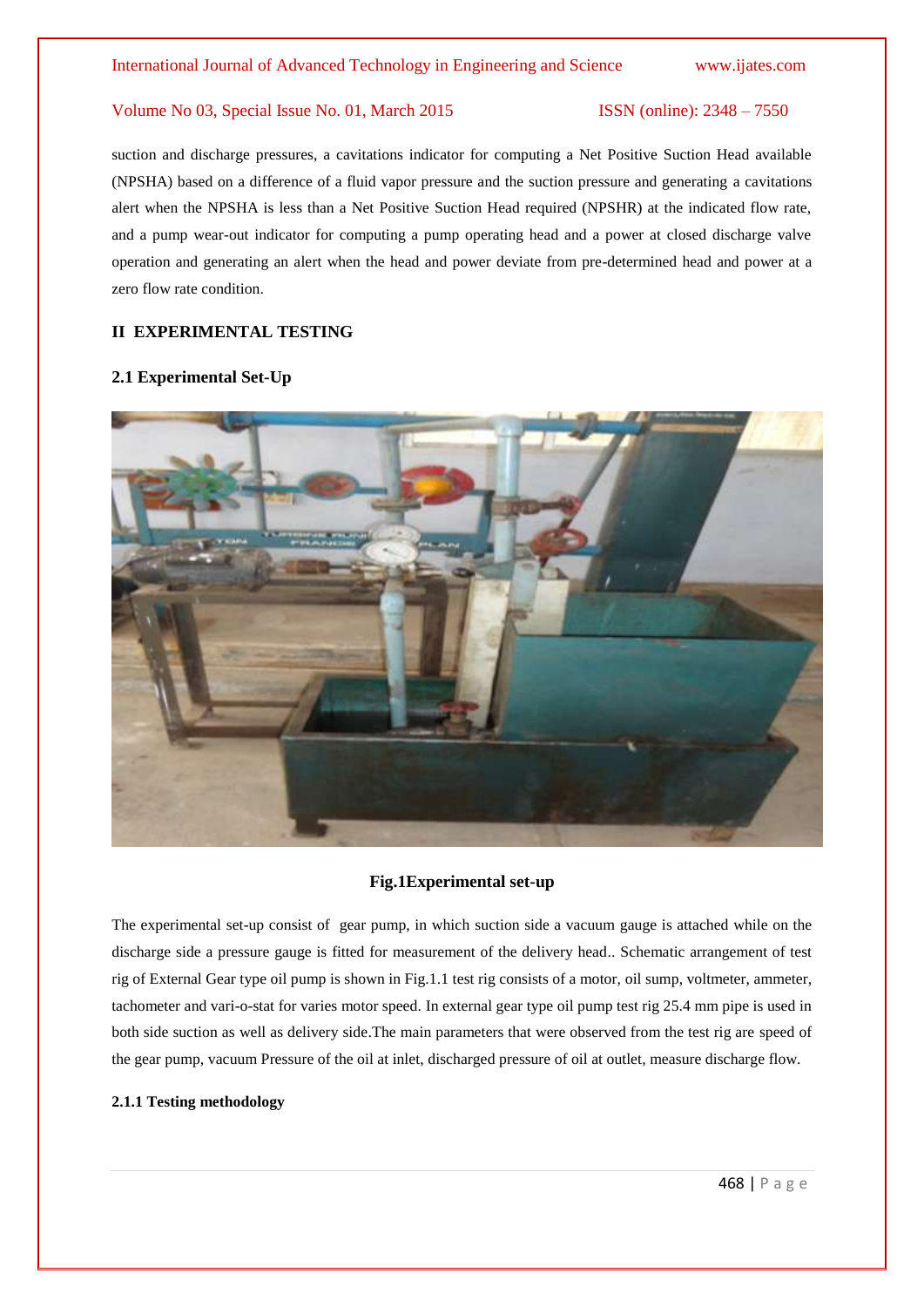First of all the vari-o-stat is connected to the main current supply line. Through variac connection attached with ammeter and motor of single phase. After that work done the power switch is on and varies variac voltage to set required rpm of motor with the help of tachometer. Certain rpm range (850- 1200) set with the help of tachometer and measure the value of inlet pressure and outlet pressure through pressure gauge for each rpm. At the time of set each rpm also measure ampere to know about actual load on the motor required for each rpm.

At the time of experiment observed that the motor is not run speed below 800 rpm and above1250 rpm. Because motor running with the overload condition so ampere is increase and chance to damage the motor. So we collect data of motor speed between 850 rpm to 1200 rpm. Collected data shown in observation table 1.2.At the each rpm measure the discharge flow rate with the help of delivery tank capacity of 64liter. Start the set up and continue to remain in running condition. After five minutes to set each rpm with the help of vari-o-stat measure the discharge flow rate. Measure the flow rate for time interval of 10 second. Delivery tank volume capacity is 64 liter, so first at 850 rpm run the pump and for 10 second time period collect oil in to discharge tank. The depth of oil quantity in delivery tank is measure with the help of scale. Take three consecutive reading at same rpm and select average value.

#### **2.1.2 Observation**

| <b>SR</b><br>NO. | Pump Speed<br>(RPM) | Vacuum gauge<br>Pressure<br>(Pascal) | Discharge Pressure<br>(Pascal) | Discharge<br>$Q_{\text{actual}}$<br>$m^3$ /sec |
|------------------|---------------------|--------------------------------------|--------------------------------|------------------------------------------------|
|                  | 850                 | $-11990.07$                          | 13789.5                        | 0.00053                                        |
| $\mathfrak{D}$   | 920                 | $-13332.3$                           | 27579.0                        | 0.000576                                       |
| 3                | 1032                | $-13998.9$                           | 34473.8                        | 0.00065                                        |
| $\overline{4}$   | 1060                | $-14665.5$                           | 34473.8                        | 0.00067                                        |
| 5                | 1200                | $-18665.2$                           | 34473.8                        | 0.00076                                        |

### **Table.1 Experimental Observation Table**

# **III THEORETICAL ANALYSIS**

#### **3.1 Gear Specification**

The teeth on helical gears are cut at an angle to the face of the gear. When two teeth on a helical gear system engage, the contact starts at one end of the tooth and gradually spreads as the gears rotate, until the two teeth are in full engagement.

Gear pump which is used in experiment is helical gear type pump as shown in Fig 2. Helical gear side view and front view is also shown in figure respectively.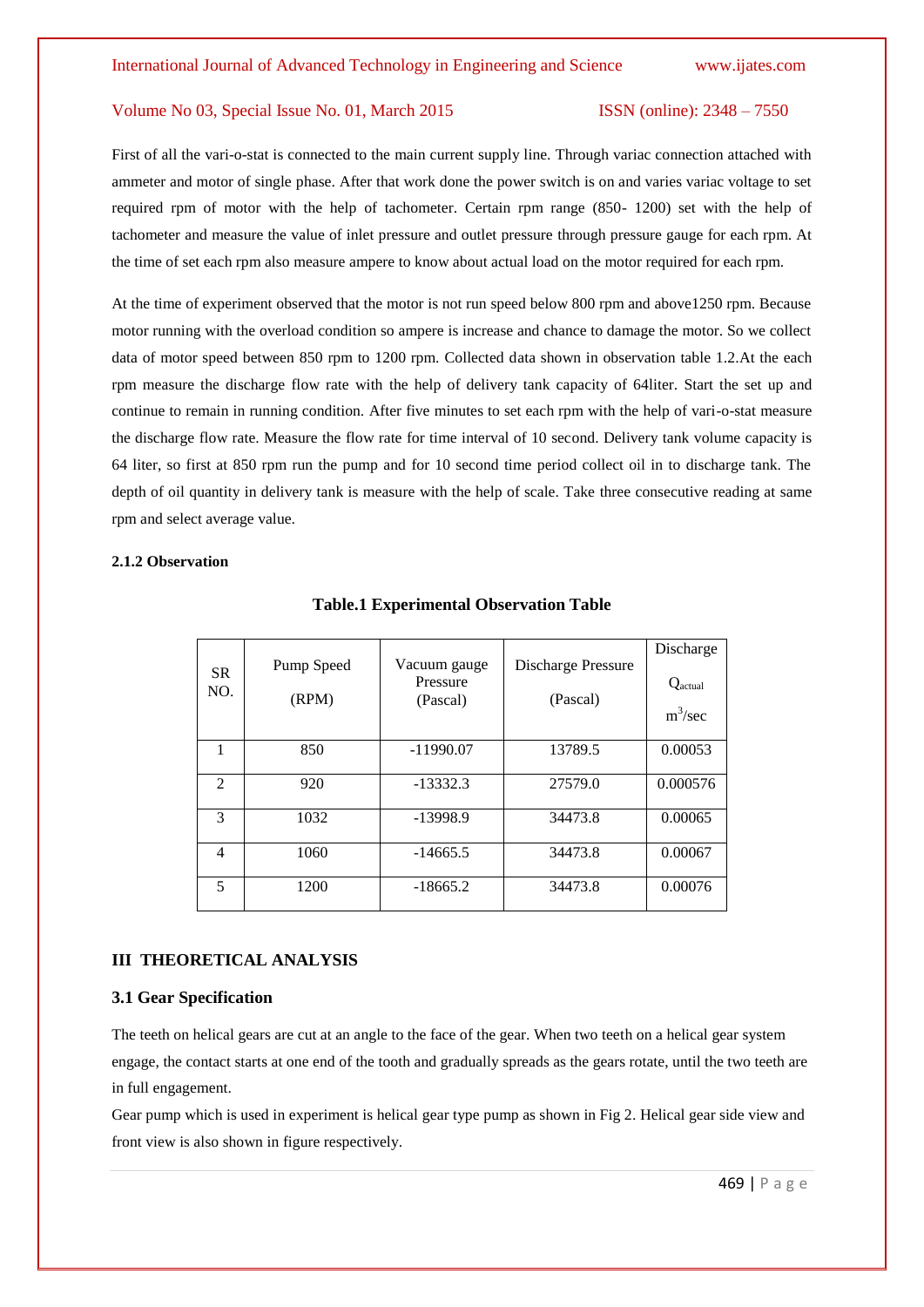

**Fig2 Gear Pump Assembly/Helical Gear Side View/Gear Front View**

The dimensional specification of helical gear which is used in experimental set up of gear pump is shown in table 2.

# **Table.2 Gear Specification**

| Gear type                                  | Helical gear          |
|--------------------------------------------|-----------------------|
| Gear diameter                              | 43cm                  |
| Gear width                                 | 43cm                  |
| Gear teeth tapper(HELIX ANGLE)             | $15^{\circ}$ (degree) |
| Number of tooth on gear                    | 8                     |
| Gear tooth height                          | 0.09cm                |
| Flank                                      | 0.02cm                |
| Clearance between gear tooth and pump body | .00025 to.00075 cm    |
| Distance between two gear centre axis      | 3.6cm                 |

# **3.2 Theoretical Discharge Calculation**

Now for theoretical discharge of pump (all dimension are in meter),

$$
Q_{\text{theoretical}} = \frac{2 \, a \, l Z N}{60}
$$

Where,  $a = \text{area enclosed between two teeth}$ 

 $l =$  axial length of teeth

 $Z =$  number of teeth in each gear

(1)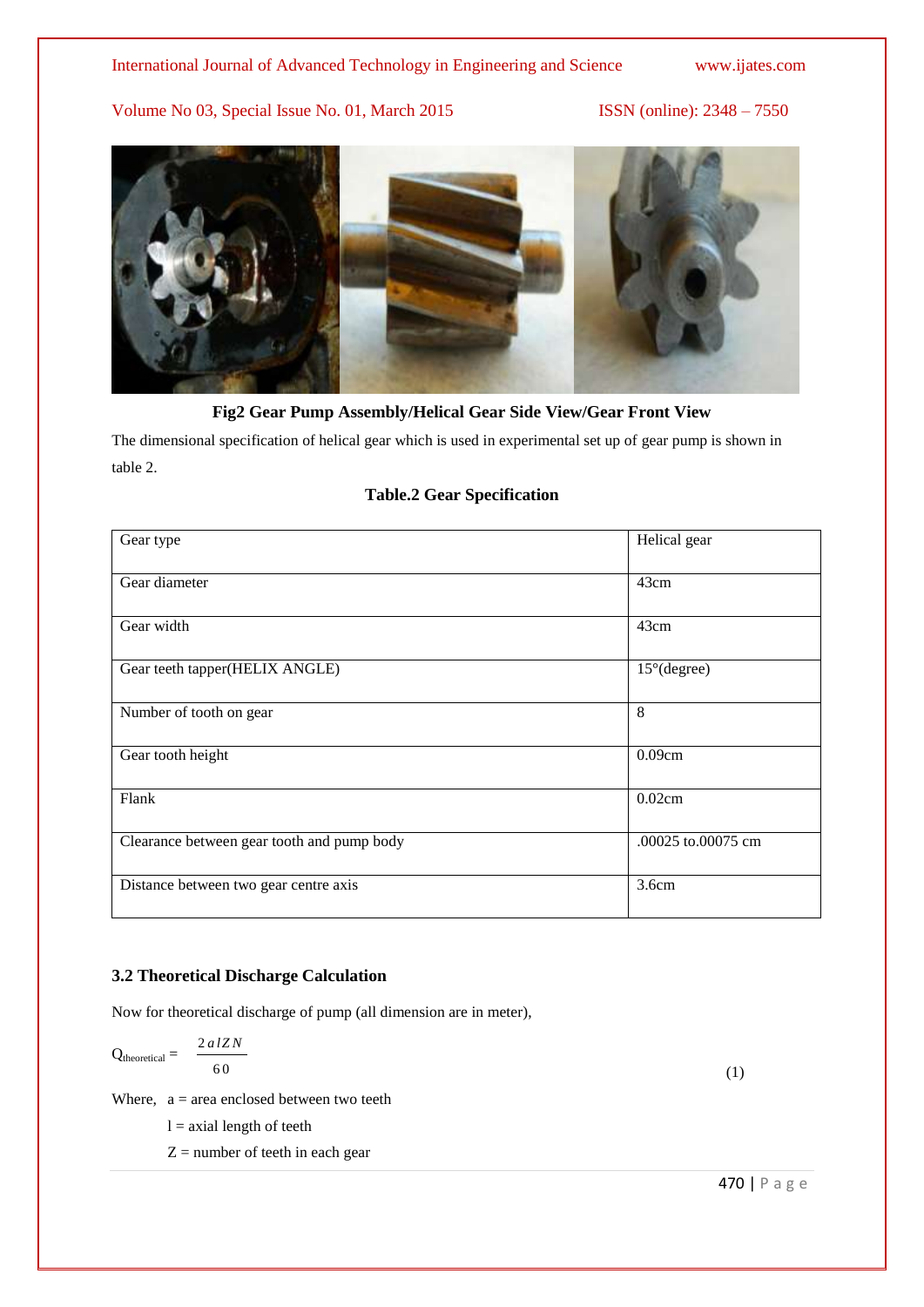$N =$  rotational speed in r.p.m.

To find out area enclosed between two teeth applying the equation of area for trapezium section because are enclosed between two teeth is trapezoidal. Figure shows the trapezoidal section and their equation for find out area.

Here 
$$
a = \text{area enclosed between two teeth} = (a + b) h/2
$$
 (2)

 $= (4+14)$  9/2

 $= 81$ mm2  $= 8.1$  x 10-5m2

 $l = axial length of teeth = 0.043m$ 

 $Z =$  number of teeth in each gear  $= 8$ 

Put all this value in equation for find out theoretical discharge in m3/ sec.

3.3 Volumetric Efficiency Of Gear Pump

Volumetric efficiency calculated by ratio of actual discharge versus theoretical discharge.

$$
\eta_{v} = \frac{Q_{act}}{Q_{th}}
$$
 (3)

# **Table.3Volumetric efficiency of gear pump at different rpm.**

| Sr no.         | <b>RPM</b> | Q <sub>actual</sub><br>$m^3$ / sec | Q theoretical<br>$m^3$ / sec | $Q_{_{act}}$<br>$\eta_{v}$<br>$Q_{th}$ |
|----------------|------------|------------------------------------|------------------------------|----------------------------------------|
| 1              | 850        | 0.00053                            | $7.89 \times 10^{-4}$        | 67.17                                  |
| 2              | 950        | 0.000576                           | $8.49852 \times 10^{-4}$     | 67.77                                  |
| 3              | 1032       | 0.00065                            | $9.585216 \times 10^{-4}$    | 67.80                                  |
| $\overline{4}$ | 1060       | 0.00067                            | $9.84528 \times 10^{-4}$     | 68.02                                  |
| 5              | 1200       | 0.00076                            | $1.11456 \times 10^{-3}$     | 68.18                                  |

#### **IV RESULTS AND DISCUSSION**

Figure 3 shown line graph at various rpm theoretical and actual discharge of oil at various rpm. From graph it is clearly seen that there are difference between actual and theoretical discharge of external gear pump, which affect the volumetric efficiency of pump. The difference is occurs due to the contaminated burnt oil is used as fluid medium. The viscosity of burnt oil is less which affect the overall discharge of flow rate.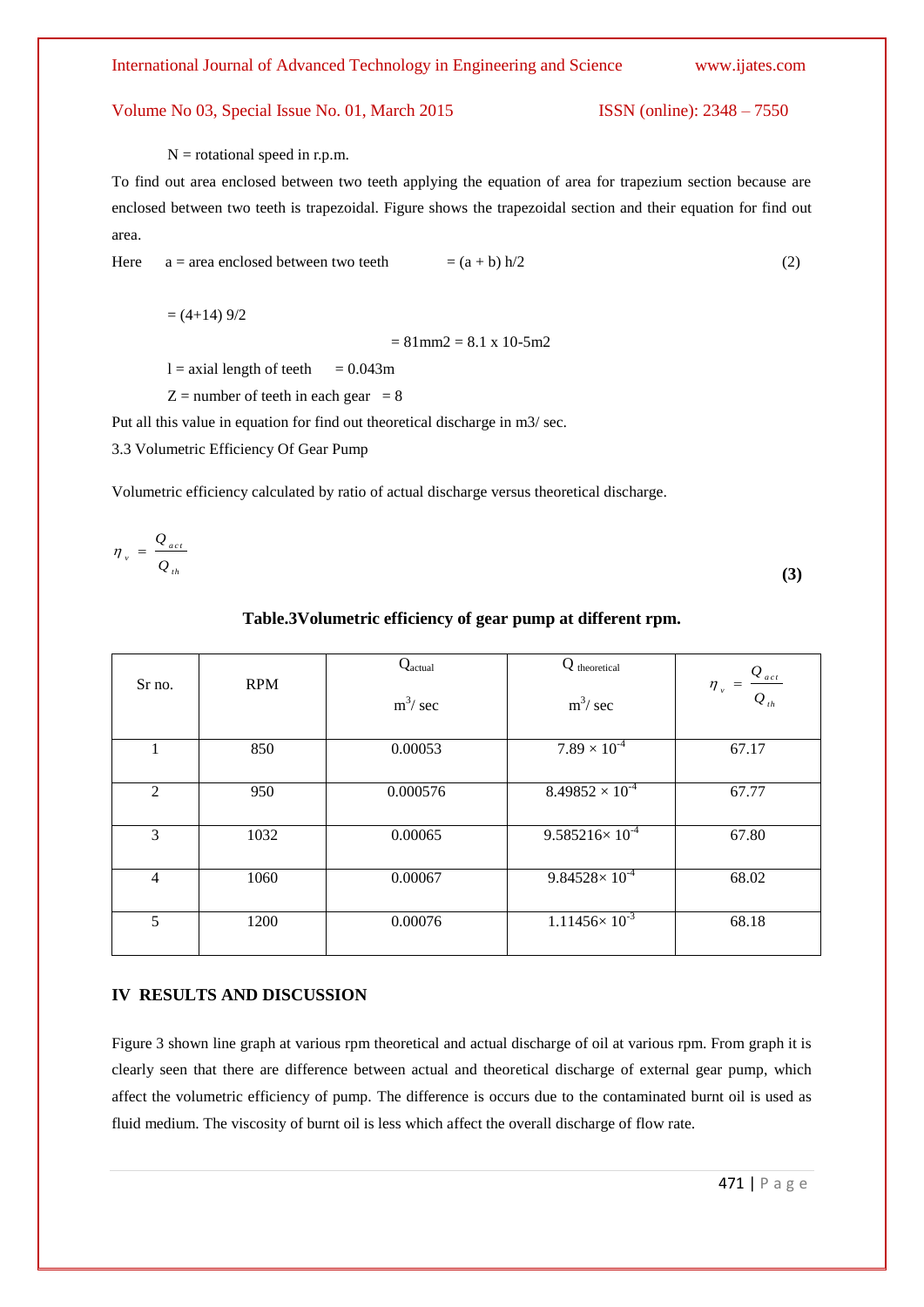

# **Fig.3 Line Graph of Rpm Vs Discharge Flow Rate**

From Fig.4 it is clearly seen that as the rpm increase the volumetric efficiency of external gear pump is also increase. The volumetric efficiency is low due to the contaminant burnt oil is used and vibration of shaft, which connect the motor to the pump.



**Fig.4Line Graph of Volumetric Efficiency Vs Pump Rotor Rpm**